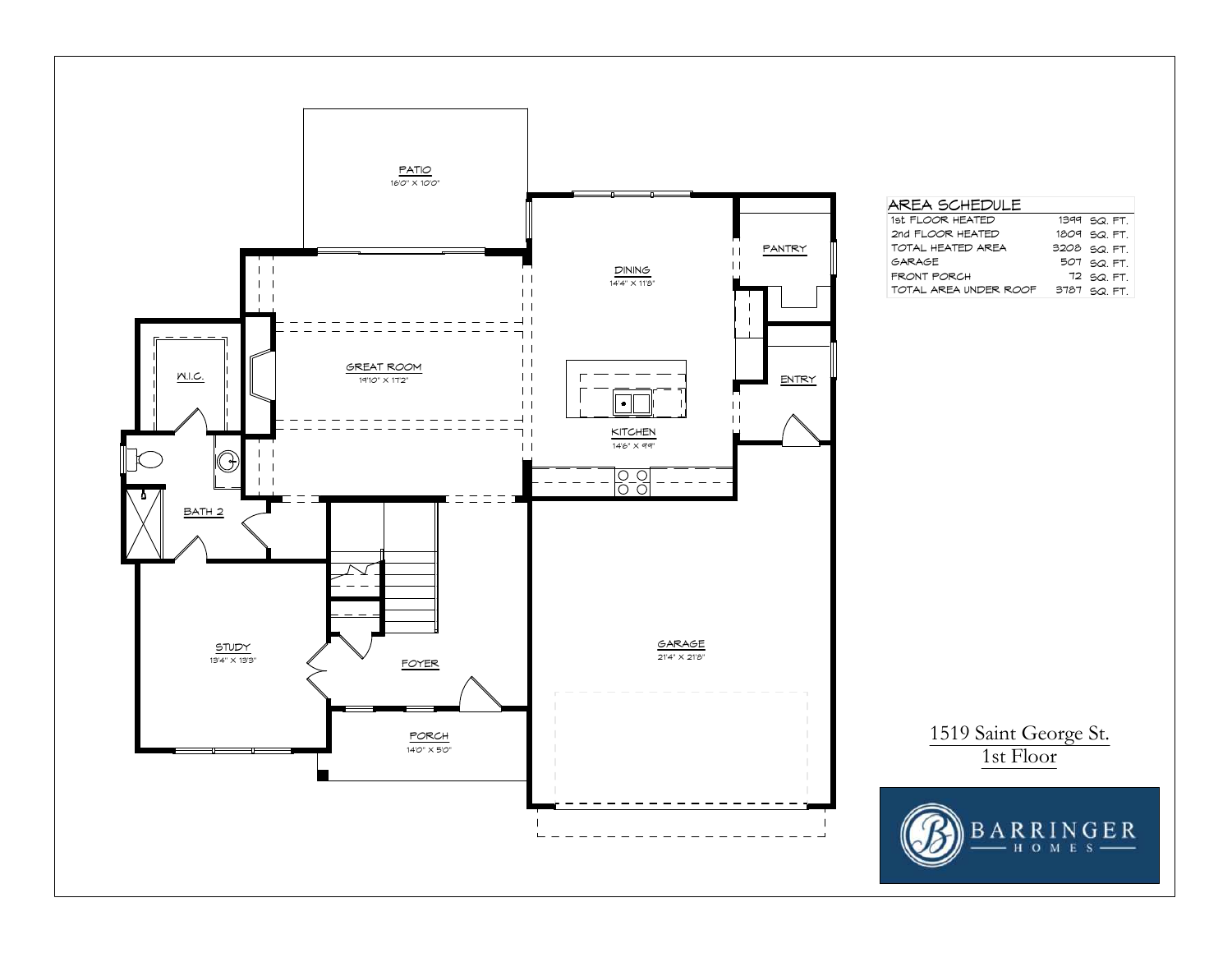

1519 Saint George St. 2nd Floor

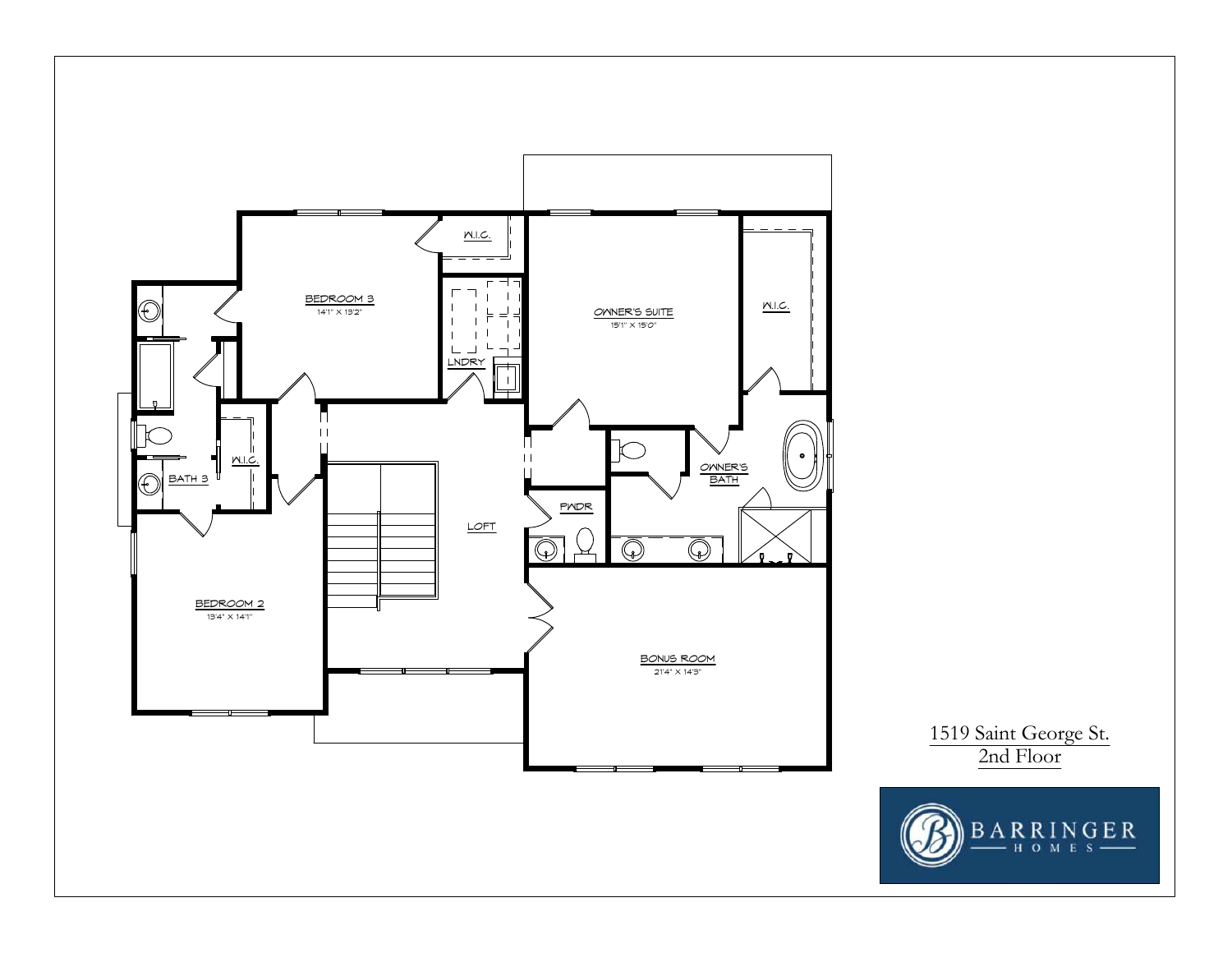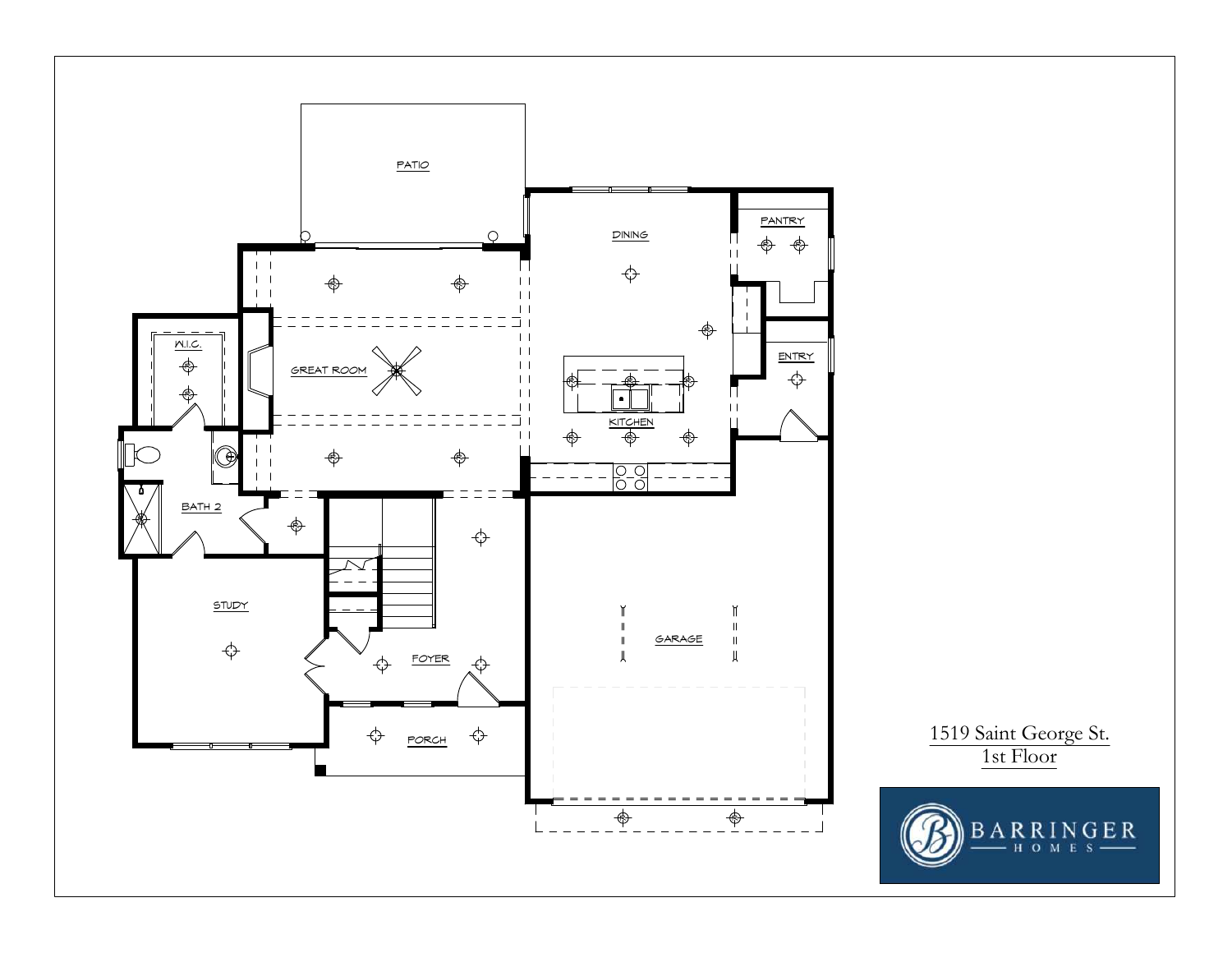

1519 Saint George St. 2nd Floor

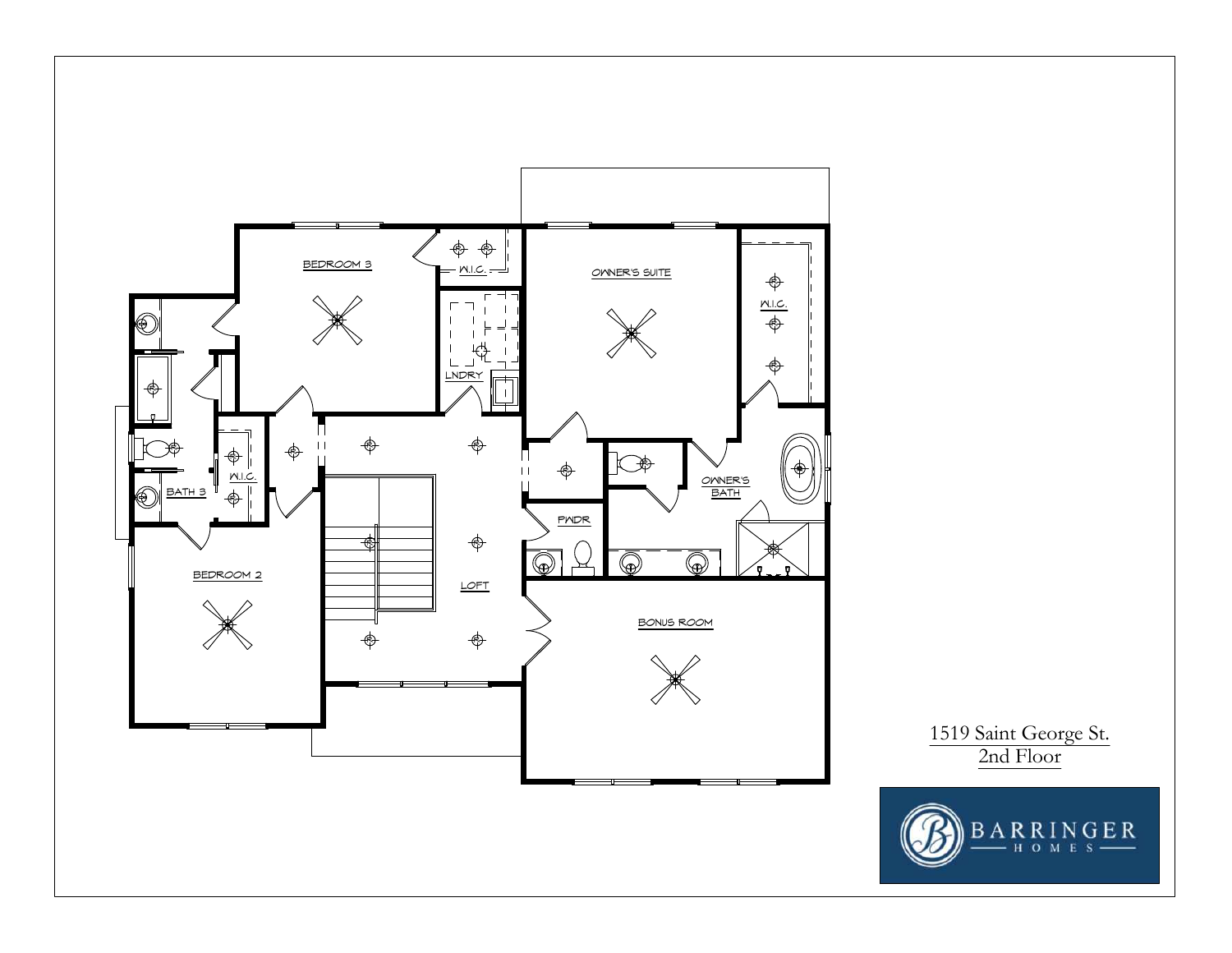